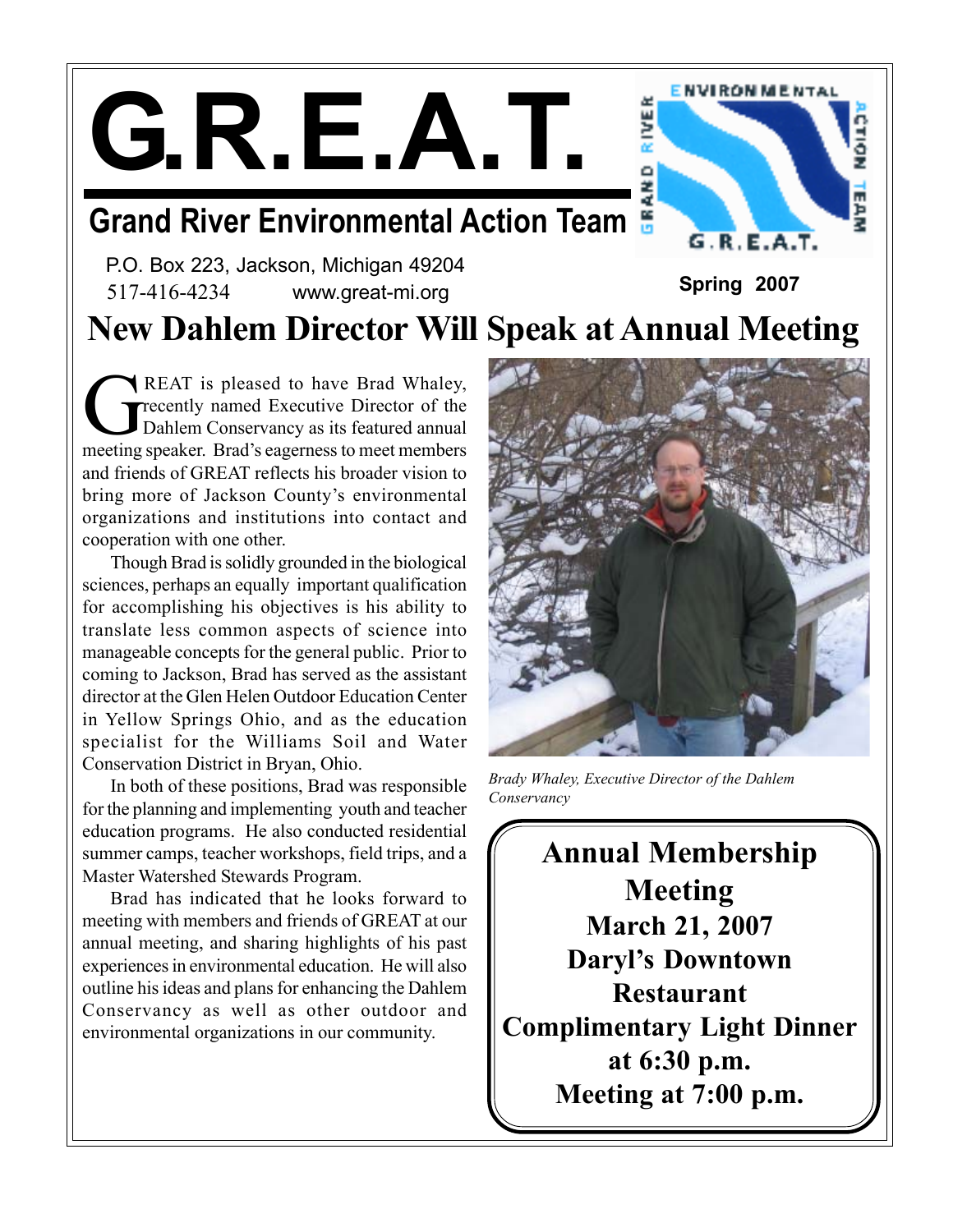## The Solution to Pollution for Jackson County Lake Communities is \$\$\$\$\$\$



The the 1960's some<br>environmental experts<br>still believed that the<br>solution to pollution was nto the 1960's some environmental experts still believed that the dilution. That is, if you could spread polluting substances into large enough receptacles(rivers, lakes, oceans), they would, in effect, no longer be harmful.

Considering the length of time it takes the public to catch up to changes in scientific understanding, one can hardly blame residents of lake communities for thinking that little dribbles of pollution from their septic systems could hardly be affecting the comparatively large lakes 100 feet or less from their homes. But as our understanding of the effects of nitrogen and

phosphorous on standing bodies of water improved, they could no longer deny that the cloudiness of the water, the increasing presence of aquatic plants and the decline of lake fish stocks, what were the culprits.

Victor Marshall, a biology professor at Jackson Community College, and one of the organizers of the

municipal sewer project at Clark Lake in southern Jackson County, explained the history of the problem. When most of the residences on Jackson County's lakes were seasonal, septic systems, though minimal, worked for several summer months. However, as the homes grew larger and came to be occupied year-round, outflow from the septic systems surpassed what the ground could filter before effluent reached the lake. Add to this laundry detergents and powerful household cleaners flowing into the septic systems and the crystalline vacation lakes became visibly degraded.



According to Marshall, state and federal funds became available to assist lake residents in installing municipal sewage systems, but lake residents still resisted ponying up at that time only about \$1500. Today the federal money is no longer available and the price for hooking up each



residence is about \$10,000. But the balance of those against and those for has been tipped in favor of paying for sewers.

The early results show thatClark Lake has experienced in improved water quality, residents on lakes such as Columbia, Vineyard, and Wolf have followed suit.

Some concern was raised that the Leoni Sewage Plant, to which all these new systems

will be connected, was inadequate to handle the volume. According to Jackson County Drain Commissioner Geoff Snyder, a large expansion and improvement project is underway at the Leoni Plant, and eventually the quality of the outflow from the Leoni Sewage Treatment Plant will surpass that from the Jackson Sewage Treatment Plant on Lansing Avenue.

(Continued on page 3, *Pollution*)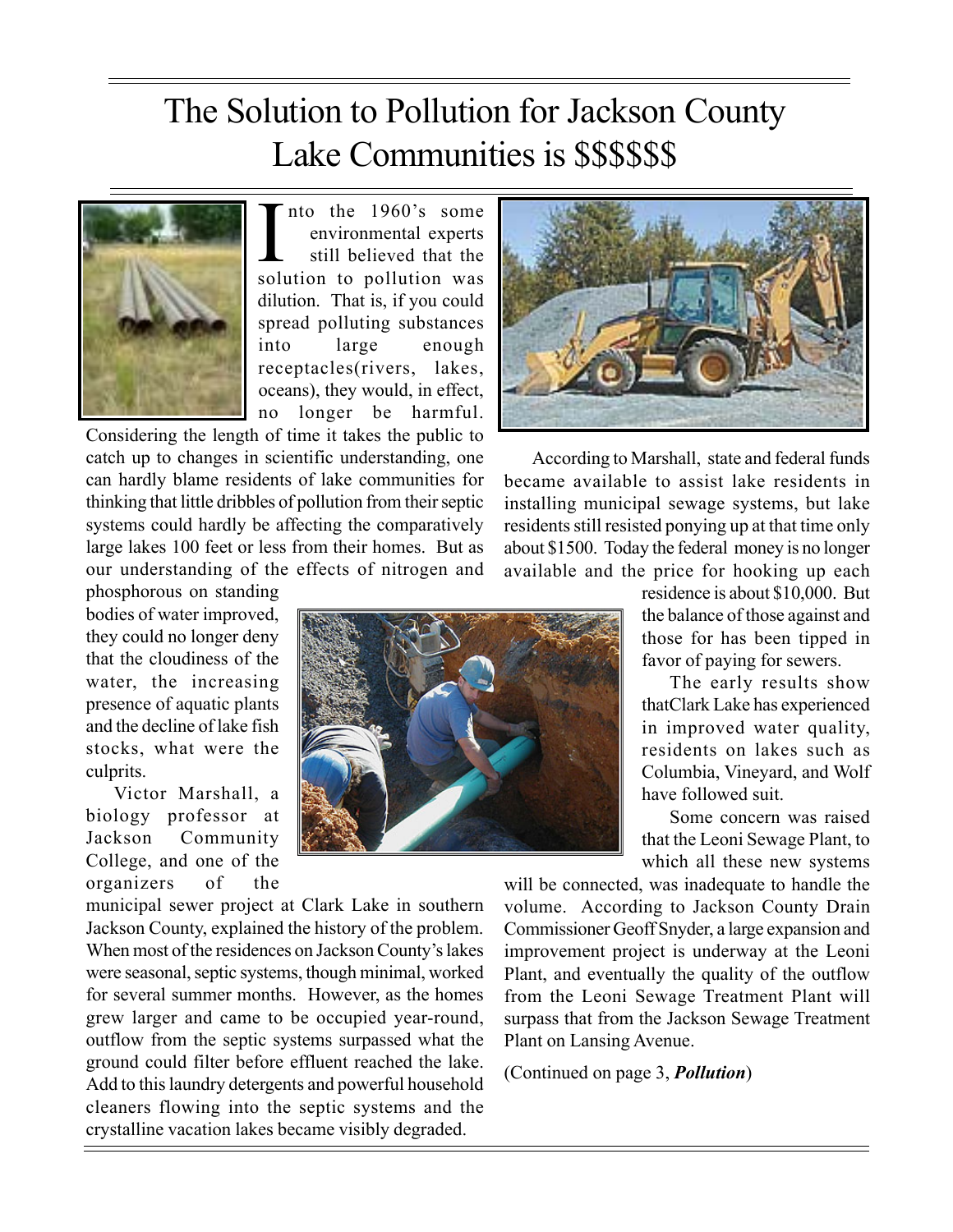#### **Outdoor and Environmental Groups Meet to Explore Coopertive Affiliation**

The Jackson area organizations that advocate<br>for outdoor activities and environmental<br>causes met in January at the home of Barbara for outdoor activities and environmental causes met in January at the home of Barbara Anderson. On the agenda was the sharing of activity calendars so that like-minded groups could minimize conflicting events. Also explored were ways these groups might cooperate to enhance each other's efforts

Though the group expressed no desire to elect a slate of officials, the names of Brad Whaley of the Dahlem Conservancy and Travis Fojtasek of Jackson County Recycling came before the group as people who might ably facilitate the new group's work. Other action agreed upon by representatives of the nine organizations was a cooperative celebration of Earth Day, April 22 at the Cascades County Park in Jackson.

Founding Organizations of the Jackson Area Outdoor Coalition

Audubon Dahlem Conservancy Falling Water Trail Association Fitness Council GREAT Jacskson County Parks Association Jackson County Recycling Master Gardeners Womens Outdoor Activities Club

(*Pollution*, Continued from page 2)It is expected that long-term benefits of suburban municipal sewer projects will reach well beyond the lake communities. Several of the lakes undergoing sewage improvements flow into the Grand River, while others flow into the Raisin. Ultimately both of these rivers find their way to the Great Lakes. We may be inclined to think the amount of pollution flowing into the Great Lakes from Jackson County is miniscule and insignificant compared to giant polluters like Detroit, Cleveland, and Milwaukee, but it is indeed admirable that Jackson County residents have chosen to bite the bullet and pay dearly to correct their small part of a larger problem.--*Bryon Ennis*

# *Opinion*

### **Are Conservation Groups Guilty of Environmental Envy?**

In the November issue of the *Michigan*<br>Environmental Report, the bulletin of the<br>Michigan Environmental Council, Lana Pollack<br>in her president's column sounds chaorined and *Environmental Report*, the bulletin of the Michigan Environmental Council, Lana Pollack in her president's column sounds chagrined and perhaps a bit envious of the success such environmental groups as The Nature Conservancy have had accomplishing their mission. She acknowledges that conservancies can raise much more money than advocacy groups like MEC because conservancies have a "happier message." Pollack says that, "... conservancies can promise near certainty of positive outcomes if they meet their financial goals." She adds, "Their projects have beginnings and endings: identify and appraise the property, invite the donors to visit the site and shazam! If the financial goals are met, the land deal can usually be sealed."

The work of advocacy groups on the other hand is more "global, diffuse and abstract." Pollack cites examples for which results are often difficult to pinpoint or take years to realize, such as reduced emissions of mercury from coal-fired generating plants, reduction of phosphorus additives on residential lawns, or improved municipal sewage systems. In addition to the challenge of convincing the public that such advocacy work will ultimately benefit them, there are often vested interests which mount campaigns to cast doubt on the efficacy of environmentally progressive strategies.

As a long-time advocate of thoughtful, effective environmental efforts, I fully appreciate Lana Pollack's desire to rally the troops for "advocacy work" on behalf of the environment. Although it is sound to "lock up" areas of land and water and place them off limits to development, as conservancy groups do, they cannot lock up enough land and other vital resources to protect people from polluting activities. We must respond to human activities which endanger our health and degrade our environment. Lana Pollack has reminded me why I am a member of GREAT and a dozen other advocacy organizations, and why I have a high regard for my colleagues. --*Bryon Ennis*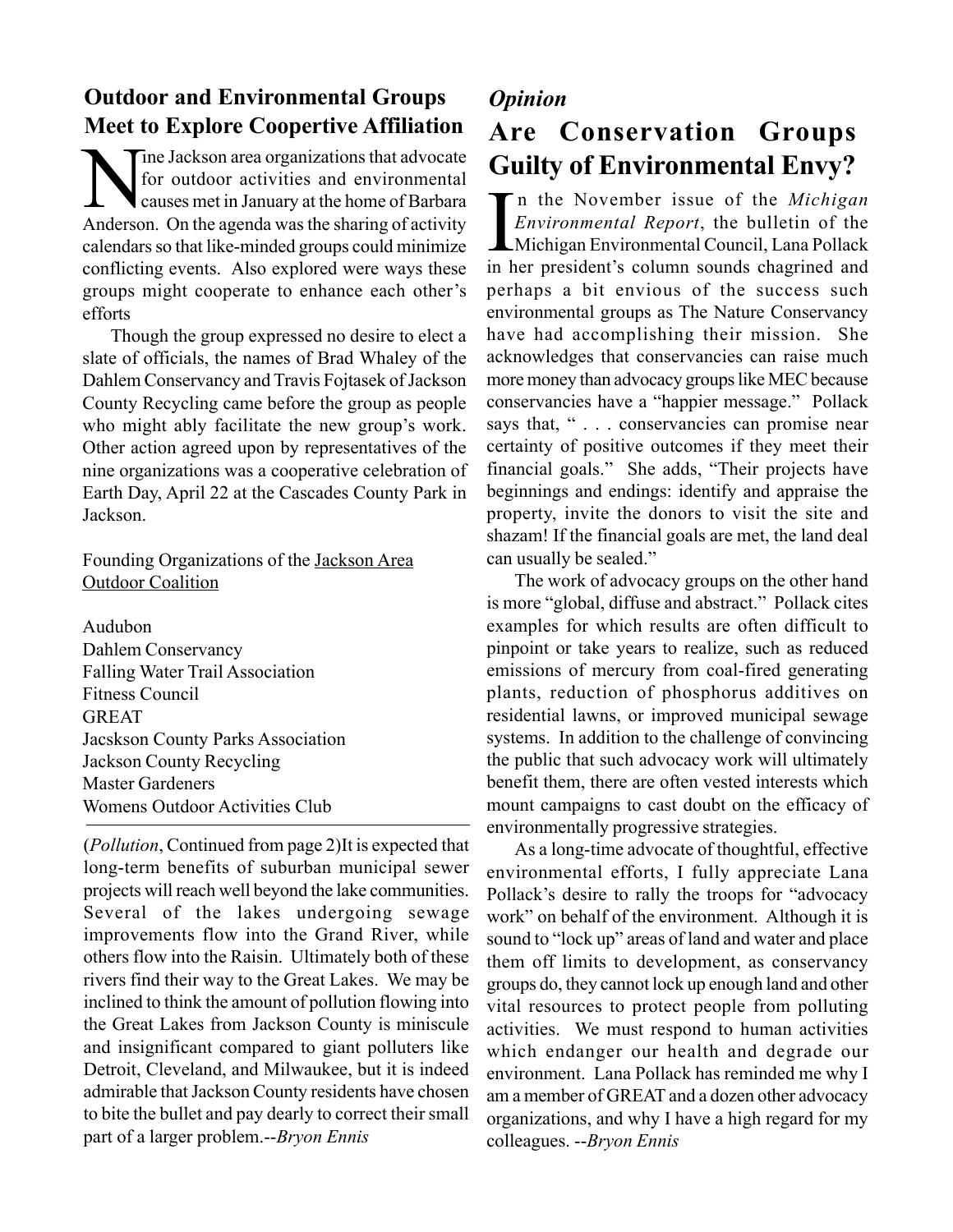## **EFFECTS OF DAMS AND BARRIERS ON RIVERS**

By Ken Dodge

*Editor's note-From the time Europeans arrived on the shores of America they dammed up rivers to provide power or to facilitate water transportation, and some time later, recreation. For centuries little thought was given to the long-term effects on those rivers or their botanical and zoological inhabitants. Below, Ken Dodge, a retired Michigan DNR biologist, updates us with information pertinent to our deeper understanding of the effects of man-made structures.*

ams have a variety of effects on river systems<br>and their biological communities. Dams<br>create habitat fragmentation that is<br>detrimental to many fish species. For example dams and their biological communities. Dams create habitat fragmentation that is detrimental to many fish species. For example, dams block and eliminate spawning runs of species such as lake sturgeon, walleye, white bass, and muskellunge that reside in the Great Lakes but ascend rivers to spawn. Dams also block movements of resident river fish species associated with spawning, feeding, and seasonal habitat requirements. Dams disrupt downstream drift of aquatic insects and other invertebrates that are important fish food organisms. Impoundments created by dams trap normal downstream movement of sediments and woody debris. Stream velocity drops as it enters an impoundment. Therefore, sediment particles drop out of suspension and are deposited in the upstream portions of reservoirs. This sediment degrades habitat and promotes the excess growth of aquatic vegetation. Nearby examples of silted in impoundments with extensive aquatic vegetation growth include Norvell Lake, Sharon Hollow Impoundment, and the millponds at Clinton and Tecumseh. Reduction of in-stream woody debris downstream of dams leads to less cover and habitat for fish and aquatic invertebrates and less hydraulic diversity of the steam channel.

Dams were usually constructed in areas of the highest stream gradient. This enabled the dam builders to create the highest possible drop (most potential energy) with the least possible amount of flooded land. These high-gradient river areas are

essential spawning habitats for several fish species (rock and gravel instead of silt) and highly productive areas for aquatic insects and other fish food organisms.

Dams also affect water quality and quantity. Sunlight on large surface areas of shallow water over dark, organic bottom materials results in increased water temperatures that can have drastic effects on biological communities of the stream. For example, thermal effects of impoundments can make trout streams unsuitably warm for these coldwater fish. Increased evaporation from shallow impounded areas can also significantly decrease stream flow.

Many lakes in the upstream portions of watersheds have lake-level control structures. These lowhead dams disrupt movements of fish and often separate fish from their spawning habitat. Adjustments of lake-level control structures to favor lake property owners can be detrimental to the stream. On structures with adjustable height (gates or stoplogs) when spring lake levels are deemed too high, stop-logs are removed from the structure and the stream channel is subjected to excessively high flows. This can result in bank erosion and increased sediment loads. Conversely, when lake levels are abnormally low (generally in mid to late summer), stop-logs are added to the structure to keep the lake level artificially high. This exacerbates low flow conditions in the stream below the structure and can cause direct fish kills and habitat damage. Lake levels are often dropped in the fall to reduce ice damage to seawalls and beaches. This can result in damage to wetland areas around the lakeshore. If the lake level is not restored early enough in the spring, spawning habitat for early spawning fish such as northern pike is unavailable. Seasonal low water levels also act to encourage dredging and filling that destroys vegetated shallow water habitat that is very important to fish and other aquatic animals.

**Note:** Information in this article is taken from the River Raisin Assessment, DNR Fisheries Special Report Number 23, October, 1998. Author: Ken Dodge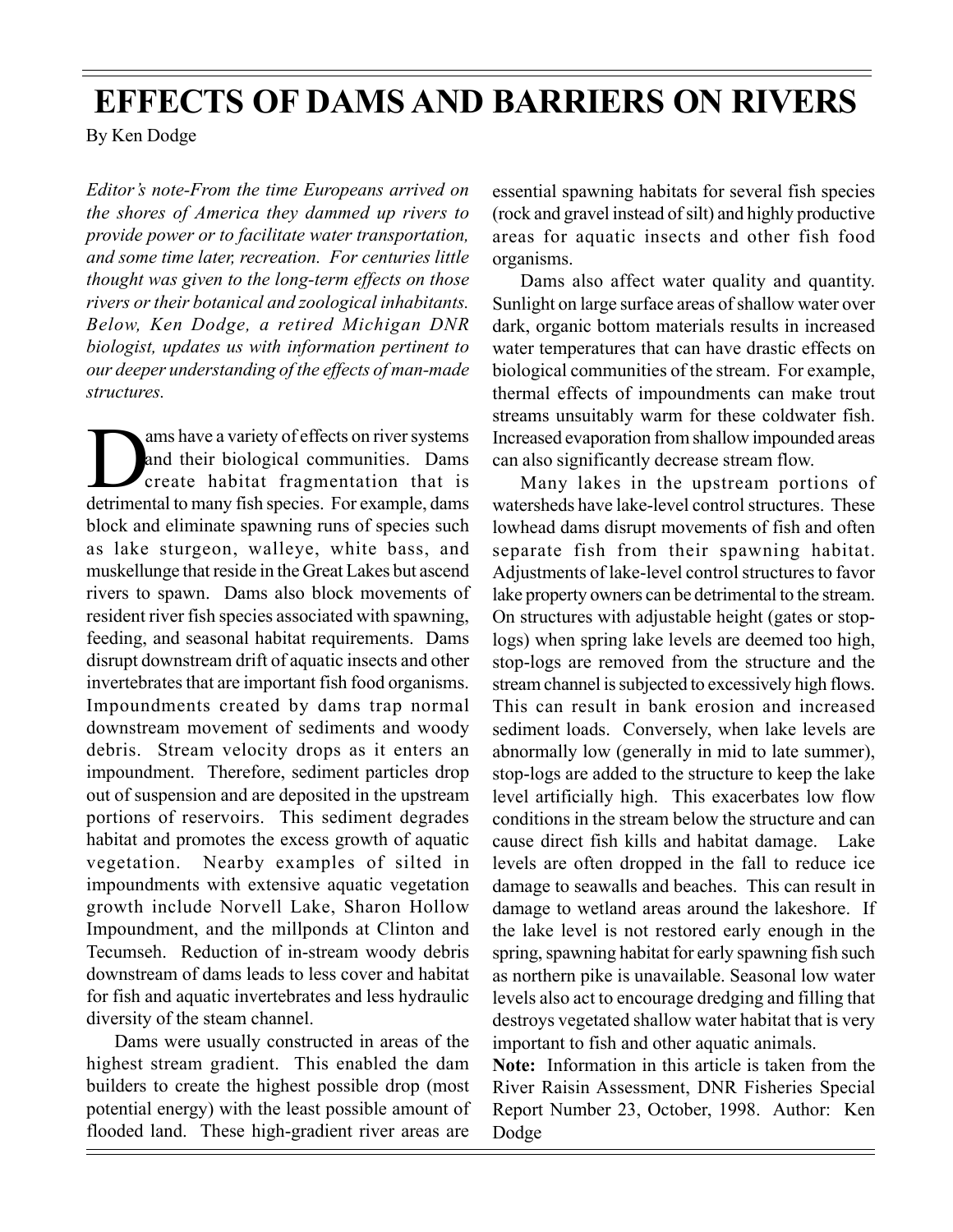

# **Effects of Dams and Barriers**

Newer structure on river shows no signs of siltation.

An older series of structures shows signs of siltation and weedy growth on the upstream sides.





Extreme siltation behind man-made structure-- Lake Powell Dam, Arizona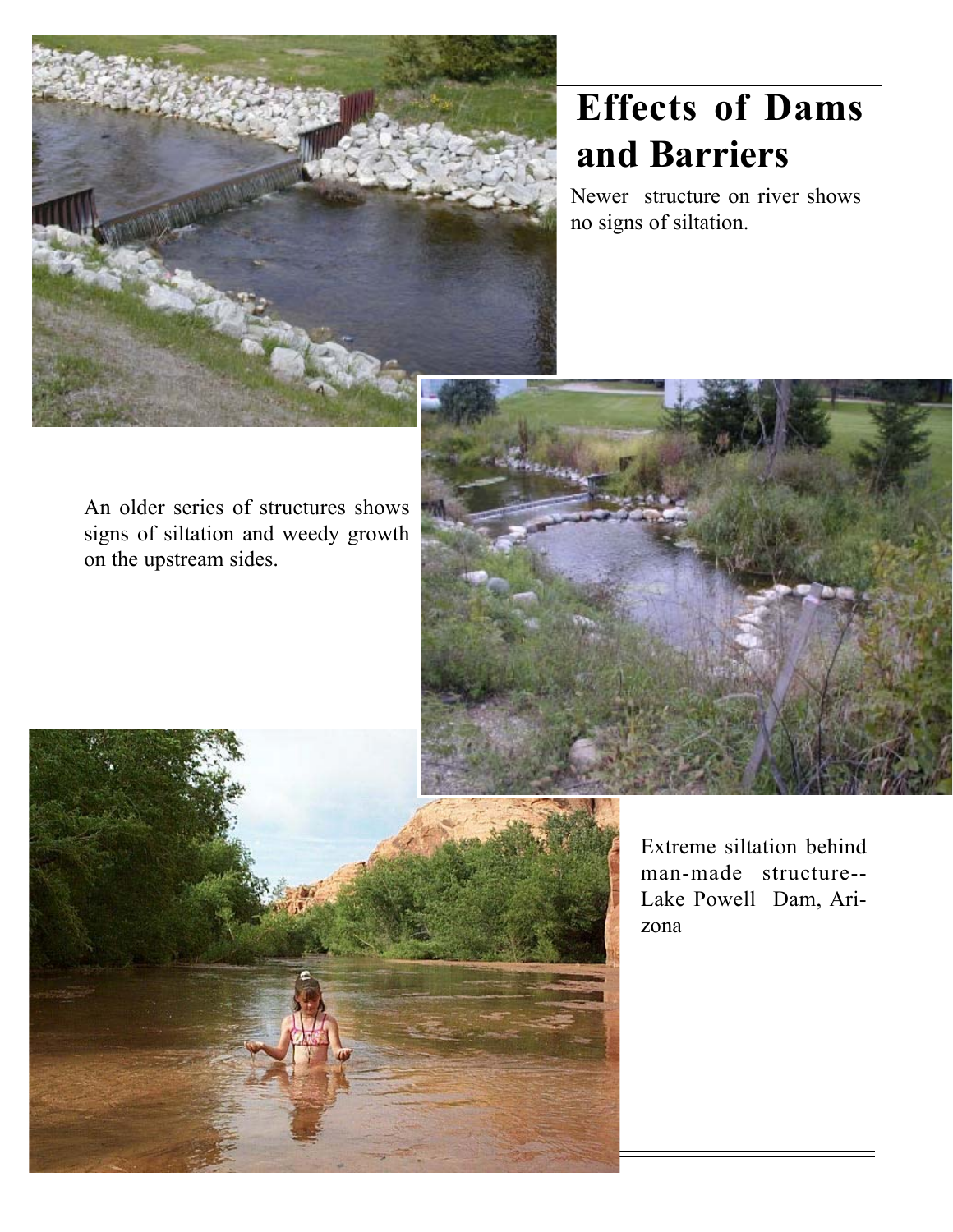### Jackson County Conservation District Invites GREAT Members to Attend Water Protection Workshop

**Got Water?** *The Stewardship of Our Water Resources* **March 17, 2007 8:30 am — 3:15 pm Grace Lutheran Church 212 S. Sherman Rd Leslie, MI**

#### *Saturday, March 17, 2007*

**8:30 am** Registration

**8:50 am** Welcome

**9:00 am**

**Guest Speaker:** Pat Lindemann, *Ingham County Drain Commissioner*

"The Politics of Fresh Water: A Systemic Approach to Managing Watersheds"

#### **9:45 am**

**Keynote Speaker:** Dr. Dave Lusch, *MSU Senior Research Specialist*

"Watershed Science"

**12:15 p.m. LUNCH**

**1:00-3:15 p.m.**

Breakout Sessions:

 *%* **Planning & Zoning for Water Qualit***y,* Michelle Reardon*, MSUE*

*%* **Agriculture Practices & Water Quality***,* Dan Hudson, *MSUE Ag & Natural Resources*

*%* **Wetlands & Ponds***,* Jane Herbert*, MSUE District Water Quality Educator*

% **Water Quality Concerns for Homeowners**, MGSP Staff

#### **Got Water?**

*The Stewardship of Our Water Resources*

March 17, 2007

**Send Registration form to : Jackson County Conservation District Attention: Amy 211 West Ganson, Suite 200 Jackson Michigan 49201 517-782-7404**

#### **Registration Form**

| Name _________________________      |
|-------------------------------------|
| Address ______________________      |
|                                     |
| City ______________________________ |
|                                     |
|                                     |
|                                     |
| Cell______________________________  |
|                                     |
| _______# Persons x \$12=______      |
| (\$15 after March 1, 2007)          |
|                                     |

**\*Note: We will accept on-site registration (March 17th), but NO MEAL will be available for those who register on the 17th.**